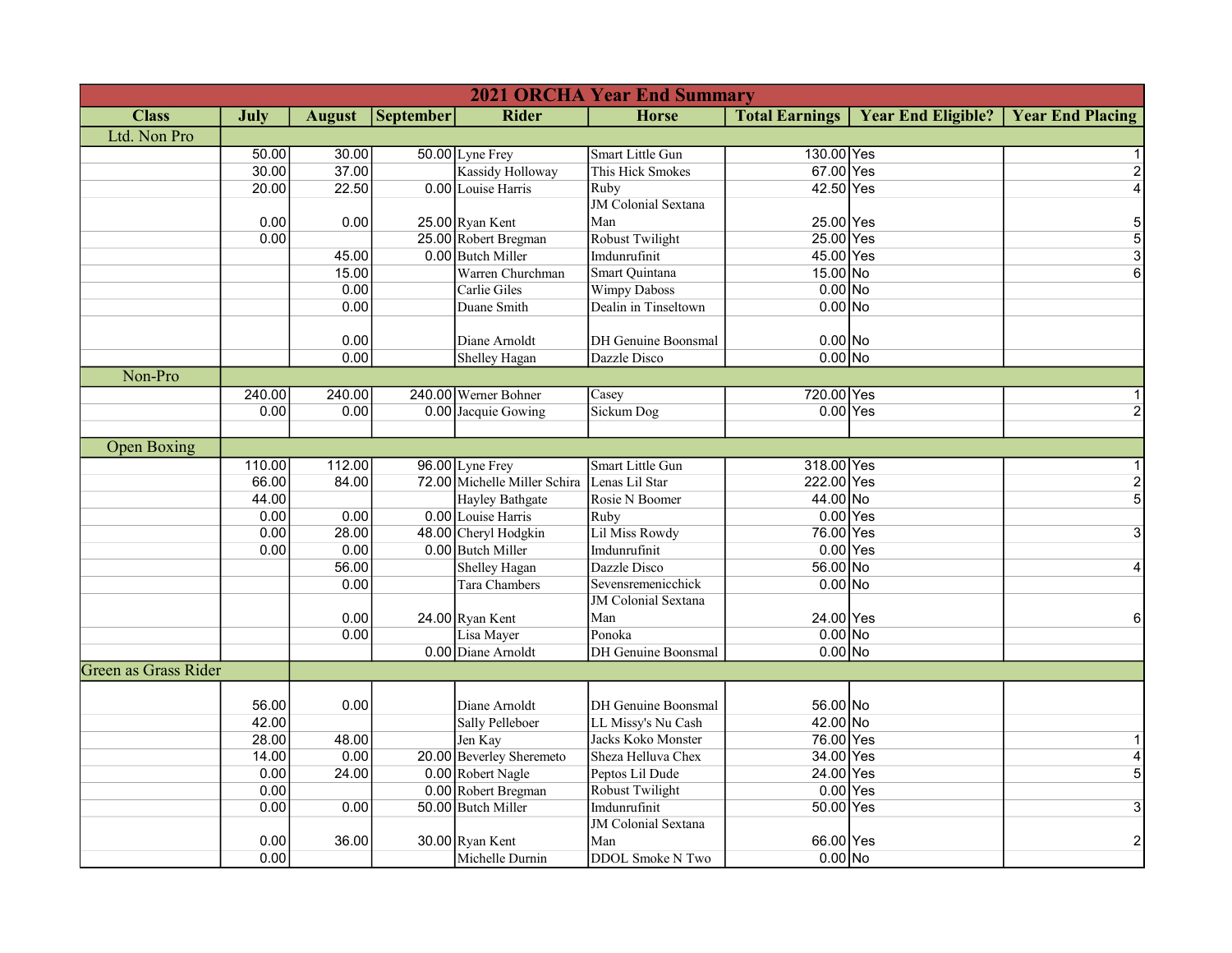| Open<br>156.00<br>160.00<br>240.00 Werner Bohner<br>556.00 Yes<br>Casey<br>104.00<br>96.00<br>Sickum Dog<br>200.00 Yes<br>0.00 Jacquie Gowing<br>$\overline{2}$<br>SJR Diamond Sierra<br>64.00<br>64.00 Yes<br>3<br>0.00<br><b>Greg Crispin</b><br>0.00<br>Jeanette Martin<br>Smart Jailbird<br>No<br>0.00<br>Lisa Mayer<br>Ponoka<br><b>No</b><br>0.00<br>Cheyanne<br><b>No</b><br>Chet Martin<br>Novice Horse Open<br>108.00<br>60.00<br><b>Electric Bill</b><br>288.00 Yes<br>120.00 Sherry Black<br>72.00<br>Boomernic N Cat<br>72.00<br>Greg Crispin<br>0.00<br><b>Hayley Bathgate</b><br>Rosie N Boomer<br>0.00<br>0.00<br>Sally Pelleboer<br>0.00<br>LL Missy's Nu Cash<br>100.00<br>Jeanette Martin<br>Smart Jailbird<br>100.00<br>13.33<br>13.33<br>Chet Martin<br>Annie<br>North<br>13.33<br>13.33<br><b>Chet Martin</b><br>13.33<br>Smoothie<br>13.33<br><b>Chet Martin</b><br>anch Riding & Boxing<br>64.00<br>134.00 Yes<br>70.00<br>Jacks Koko Monster<br>Jen Kay<br>94.00 Yes<br>48.00<br>14.00<br>$32.00$ Lyne Frey<br>Smart Little Gun<br>4<br>144.00 Yes<br>32.00<br>56.00<br>56.00 Michelle Miller Schira<br>Lenas Lil Star<br>8.00<br>8.00 No<br><b>Sally Pelleboer</b><br>LL Missy's Nu Cash<br>8.00<br>42.00<br>56.00 Diane Arnoldt<br>DH Genuine Boonsmal<br>106.00 Yes<br>3<br><b>JM</b> Colonial Sextana<br>0.00<br>0.00<br>$0.00$ Ryan Kent<br>$0.00$ Yes<br>Man<br>0.00<br>84.00<br>This Hick Smokes<br>84.00 Yes<br><b>Kassidy Holloway</b><br>5<br><b>Butch Miller</b><br>$0.00$ No<br>0.00<br>Imdunrufinit<br>14.00<br>14.00 No<br>Lisa Mayer<br>Ponoka<br>$6 \mid$<br>0.00<br>$0.00$ No<br>Carlie Giles<br><b>Wimpy Daboss</b><br>0.00<br>Duane Smith<br>$0.00$ No<br><b>Great Loco</b><br>0.00<br>MM Gotcha Cash<br>$0.00$ No<br>Ralph Miller<br>8.00 Yes<br>8.00 Cheryl Hodgkin<br>0.00<br>Lil Miss Rowdy<br>8.00 Victoria Seip<br>8.00 Yes<br><b>Tivios Dually</b><br>0.00<br>$0.00$ No<br>Tara Chambers<br>Sevensremenicchick<br>$0.00$ No<br>0.00<br>Duane Smith<br>Dealin in Tinseltown<br>0.00 Beverley Sheremeto<br>Sheza Helluva Chex<br>$0.00$ No<br>$0.00$ No<br>0.00 Robert Nagle<br>Peptos Lil Dude<br>0.00<br>Warren Churchman<br>Smart Quintana<br>$0.00$ No<br>Ierdwork, Open Bridle<br>96.00 Jon Walker<br>314.00 Yes<br>108.00<br>Bob<br>110.00 |  | 12.00 | Warren Churchman | Smart Ouintana | 12.00 No | $6 \mid$ |
|--------------------------------------------------------------------------------------------------------------------------------------------------------------------------------------------------------------------------------------------------------------------------------------------------------------------------------------------------------------------------------------------------------------------------------------------------------------------------------------------------------------------------------------------------------------------------------------------------------------------------------------------------------------------------------------------------------------------------------------------------------------------------------------------------------------------------------------------------------------------------------------------------------------------------------------------------------------------------------------------------------------------------------------------------------------------------------------------------------------------------------------------------------------------------------------------------------------------------------------------------------------------------------------------------------------------------------------------------------------------------------------------------------------------------------------------------------------------------------------------------------------------------------------------------------------------------------------------------------------------------------------------------------------------------------------------------------------------------------------------------------------------------------------------------------------------------------------------------------------------------------------------------------------------------------------------------------------------------------------------------------------------------------------------------------------------------------------------------------------------------------------------------------------------------------------------------------------------------------------------------------------------------------------------------|--|-------|------------------|----------------|----------|----------|
|                                                                                                                                                                                                                                                                                                                                                                                                                                                                                                                                                                                                                                                                                                                                                                                                                                                                                                                                                                                                                                                                                                                                                                                                                                                                                                                                                                                                                                                                                                                                                                                                                                                                                                                                                                                                                                                                                                                                                                                                                                                                                                                                                                                                                                                                                                  |  |       |                  |                |          |          |
|                                                                                                                                                                                                                                                                                                                                                                                                                                                                                                                                                                                                                                                                                                                                                                                                                                                                                                                                                                                                                                                                                                                                                                                                                                                                                                                                                                                                                                                                                                                                                                                                                                                                                                                                                                                                                                                                                                                                                                                                                                                                                                                                                                                                                                                                                                  |  |       |                  |                |          |          |
|                                                                                                                                                                                                                                                                                                                                                                                                                                                                                                                                                                                                                                                                                                                                                                                                                                                                                                                                                                                                                                                                                                                                                                                                                                                                                                                                                                                                                                                                                                                                                                                                                                                                                                                                                                                                                                                                                                                                                                                                                                                                                                                                                                                                                                                                                                  |  |       |                  |                |          |          |
|                                                                                                                                                                                                                                                                                                                                                                                                                                                                                                                                                                                                                                                                                                                                                                                                                                                                                                                                                                                                                                                                                                                                                                                                                                                                                                                                                                                                                                                                                                                                                                                                                                                                                                                                                                                                                                                                                                                                                                                                                                                                                                                                                                                                                                                                                                  |  |       |                  |                |          |          |
|                                                                                                                                                                                                                                                                                                                                                                                                                                                                                                                                                                                                                                                                                                                                                                                                                                                                                                                                                                                                                                                                                                                                                                                                                                                                                                                                                                                                                                                                                                                                                                                                                                                                                                                                                                                                                                                                                                                                                                                                                                                                                                                                                                                                                                                                                                  |  |       |                  |                |          |          |
|                                                                                                                                                                                                                                                                                                                                                                                                                                                                                                                                                                                                                                                                                                                                                                                                                                                                                                                                                                                                                                                                                                                                                                                                                                                                                                                                                                                                                                                                                                                                                                                                                                                                                                                                                                                                                                                                                                                                                                                                                                                                                                                                                                                                                                                                                                  |  |       |                  |                |          |          |
|                                                                                                                                                                                                                                                                                                                                                                                                                                                                                                                                                                                                                                                                                                                                                                                                                                                                                                                                                                                                                                                                                                                                                                                                                                                                                                                                                                                                                                                                                                                                                                                                                                                                                                                                                                                                                                                                                                                                                                                                                                                                                                                                                                                                                                                                                                  |  |       |                  |                |          |          |
|                                                                                                                                                                                                                                                                                                                                                                                                                                                                                                                                                                                                                                                                                                                                                                                                                                                                                                                                                                                                                                                                                                                                                                                                                                                                                                                                                                                                                                                                                                                                                                                                                                                                                                                                                                                                                                                                                                                                                                                                                                                                                                                                                                                                                                                                                                  |  |       |                  |                |          |          |
|                                                                                                                                                                                                                                                                                                                                                                                                                                                                                                                                                                                                                                                                                                                                                                                                                                                                                                                                                                                                                                                                                                                                                                                                                                                                                                                                                                                                                                                                                                                                                                                                                                                                                                                                                                                                                                                                                                                                                                                                                                                                                                                                                                                                                                                                                                  |  |       |                  |                |          |          |
|                                                                                                                                                                                                                                                                                                                                                                                                                                                                                                                                                                                                                                                                                                                                                                                                                                                                                                                                                                                                                                                                                                                                                                                                                                                                                                                                                                                                                                                                                                                                                                                                                                                                                                                                                                                                                                                                                                                                                                                                                                                                                                                                                                                                                                                                                                  |  |       |                  |                |          |          |
|                                                                                                                                                                                                                                                                                                                                                                                                                                                                                                                                                                                                                                                                                                                                                                                                                                                                                                                                                                                                                                                                                                                                                                                                                                                                                                                                                                                                                                                                                                                                                                                                                                                                                                                                                                                                                                                                                                                                                                                                                                                                                                                                                                                                                                                                                                  |  |       |                  |                |          |          |
|                                                                                                                                                                                                                                                                                                                                                                                                                                                                                                                                                                                                                                                                                                                                                                                                                                                                                                                                                                                                                                                                                                                                                                                                                                                                                                                                                                                                                                                                                                                                                                                                                                                                                                                                                                                                                                                                                                                                                                                                                                                                                                                                                                                                                                                                                                  |  |       |                  |                |          |          |
|                                                                                                                                                                                                                                                                                                                                                                                                                                                                                                                                                                                                                                                                                                                                                                                                                                                                                                                                                                                                                                                                                                                                                                                                                                                                                                                                                                                                                                                                                                                                                                                                                                                                                                                                                                                                                                                                                                                                                                                                                                                                                                                                                                                                                                                                                                  |  |       |                  |                |          |          |
|                                                                                                                                                                                                                                                                                                                                                                                                                                                                                                                                                                                                                                                                                                                                                                                                                                                                                                                                                                                                                                                                                                                                                                                                                                                                                                                                                                                                                                                                                                                                                                                                                                                                                                                                                                                                                                                                                                                                                                                                                                                                                                                                                                                                                                                                                                  |  |       |                  |                |          |          |
|                                                                                                                                                                                                                                                                                                                                                                                                                                                                                                                                                                                                                                                                                                                                                                                                                                                                                                                                                                                                                                                                                                                                                                                                                                                                                                                                                                                                                                                                                                                                                                                                                                                                                                                                                                                                                                                                                                                                                                                                                                                                                                                                                                                                                                                                                                  |  |       |                  |                |          |          |
|                                                                                                                                                                                                                                                                                                                                                                                                                                                                                                                                                                                                                                                                                                                                                                                                                                                                                                                                                                                                                                                                                                                                                                                                                                                                                                                                                                                                                                                                                                                                                                                                                                                                                                                                                                                                                                                                                                                                                                                                                                                                                                                                                                                                                                                                                                  |  |       |                  |                |          |          |
|                                                                                                                                                                                                                                                                                                                                                                                                                                                                                                                                                                                                                                                                                                                                                                                                                                                                                                                                                                                                                                                                                                                                                                                                                                                                                                                                                                                                                                                                                                                                                                                                                                                                                                                                                                                                                                                                                                                                                                                                                                                                                                                                                                                                                                                                                                  |  |       |                  |                |          |          |
|                                                                                                                                                                                                                                                                                                                                                                                                                                                                                                                                                                                                                                                                                                                                                                                                                                                                                                                                                                                                                                                                                                                                                                                                                                                                                                                                                                                                                                                                                                                                                                                                                                                                                                                                                                                                                                                                                                                                                                                                                                                                                                                                                                                                                                                                                                  |  |       |                  |                |          |          |
|                                                                                                                                                                                                                                                                                                                                                                                                                                                                                                                                                                                                                                                                                                                                                                                                                                                                                                                                                                                                                                                                                                                                                                                                                                                                                                                                                                                                                                                                                                                                                                                                                                                                                                                                                                                                                                                                                                                                                                                                                                                                                                                                                                                                                                                                                                  |  |       |                  |                |          |          |
|                                                                                                                                                                                                                                                                                                                                                                                                                                                                                                                                                                                                                                                                                                                                                                                                                                                                                                                                                                                                                                                                                                                                                                                                                                                                                                                                                                                                                                                                                                                                                                                                                                                                                                                                                                                                                                                                                                                                                                                                                                                                                                                                                                                                                                                                                                  |  |       |                  |                |          |          |
|                                                                                                                                                                                                                                                                                                                                                                                                                                                                                                                                                                                                                                                                                                                                                                                                                                                                                                                                                                                                                                                                                                                                                                                                                                                                                                                                                                                                                                                                                                                                                                                                                                                                                                                                                                                                                                                                                                                                                                                                                                                                                                                                                                                                                                                                                                  |  |       |                  |                |          |          |
|                                                                                                                                                                                                                                                                                                                                                                                                                                                                                                                                                                                                                                                                                                                                                                                                                                                                                                                                                                                                                                                                                                                                                                                                                                                                                                                                                                                                                                                                                                                                                                                                                                                                                                                                                                                                                                                                                                                                                                                                                                                                                                                                                                                                                                                                                                  |  |       |                  |                |          |          |
|                                                                                                                                                                                                                                                                                                                                                                                                                                                                                                                                                                                                                                                                                                                                                                                                                                                                                                                                                                                                                                                                                                                                                                                                                                                                                                                                                                                                                                                                                                                                                                                                                                                                                                                                                                                                                                                                                                                                                                                                                                                                                                                                                                                                                                                                                                  |  |       |                  |                |          |          |
|                                                                                                                                                                                                                                                                                                                                                                                                                                                                                                                                                                                                                                                                                                                                                                                                                                                                                                                                                                                                                                                                                                                                                                                                                                                                                                                                                                                                                                                                                                                                                                                                                                                                                                                                                                                                                                                                                                                                                                                                                                                                                                                                                                                                                                                                                                  |  |       |                  |                |          |          |
|                                                                                                                                                                                                                                                                                                                                                                                                                                                                                                                                                                                                                                                                                                                                                                                                                                                                                                                                                                                                                                                                                                                                                                                                                                                                                                                                                                                                                                                                                                                                                                                                                                                                                                                                                                                                                                                                                                                                                                                                                                                                                                                                                                                                                                                                                                  |  |       |                  |                |          |          |
|                                                                                                                                                                                                                                                                                                                                                                                                                                                                                                                                                                                                                                                                                                                                                                                                                                                                                                                                                                                                                                                                                                                                                                                                                                                                                                                                                                                                                                                                                                                                                                                                                                                                                                                                                                                                                                                                                                                                                                                                                                                                                                                                                                                                                                                                                                  |  |       |                  |                |          |          |
|                                                                                                                                                                                                                                                                                                                                                                                                                                                                                                                                                                                                                                                                                                                                                                                                                                                                                                                                                                                                                                                                                                                                                                                                                                                                                                                                                                                                                                                                                                                                                                                                                                                                                                                                                                                                                                                                                                                                                                                                                                                                                                                                                                                                                                                                                                  |  |       |                  |                |          |          |
|                                                                                                                                                                                                                                                                                                                                                                                                                                                                                                                                                                                                                                                                                                                                                                                                                                                                                                                                                                                                                                                                                                                                                                                                                                                                                                                                                                                                                                                                                                                                                                                                                                                                                                                                                                                                                                                                                                                                                                                                                                                                                                                                                                                                                                                                                                  |  |       |                  |                |          |          |
|                                                                                                                                                                                                                                                                                                                                                                                                                                                                                                                                                                                                                                                                                                                                                                                                                                                                                                                                                                                                                                                                                                                                                                                                                                                                                                                                                                                                                                                                                                                                                                                                                                                                                                                                                                                                                                                                                                                                                                                                                                                                                                                                                                                                                                                                                                  |  |       |                  |                |          |          |
|                                                                                                                                                                                                                                                                                                                                                                                                                                                                                                                                                                                                                                                                                                                                                                                                                                                                                                                                                                                                                                                                                                                                                                                                                                                                                                                                                                                                                                                                                                                                                                                                                                                                                                                                                                                                                                                                                                                                                                                                                                                                                                                                                                                                                                                                                                  |  |       |                  |                |          |          |
|                                                                                                                                                                                                                                                                                                                                                                                                                                                                                                                                                                                                                                                                                                                                                                                                                                                                                                                                                                                                                                                                                                                                                                                                                                                                                                                                                                                                                                                                                                                                                                                                                                                                                                                                                                                                                                                                                                                                                                                                                                                                                                                                                                                                                                                                                                  |  |       |                  |                |          |          |
|                                                                                                                                                                                                                                                                                                                                                                                                                                                                                                                                                                                                                                                                                                                                                                                                                                                                                                                                                                                                                                                                                                                                                                                                                                                                                                                                                                                                                                                                                                                                                                                                                                                                                                                                                                                                                                                                                                                                                                                                                                                                                                                                                                                                                                                                                                  |  |       |                  |                |          |          |
|                                                                                                                                                                                                                                                                                                                                                                                                                                                                                                                                                                                                                                                                                                                                                                                                                                                                                                                                                                                                                                                                                                                                                                                                                                                                                                                                                                                                                                                                                                                                                                                                                                                                                                                                                                                                                                                                                                                                                                                                                                                                                                                                                                                                                                                                                                  |  |       |                  |                |          |          |
|                                                                                                                                                                                                                                                                                                                                                                                                                                                                                                                                                                                                                                                                                                                                                                                                                                                                                                                                                                                                                                                                                                                                                                                                                                                                                                                                                                                                                                                                                                                                                                                                                                                                                                                                                                                                                                                                                                                                                                                                                                                                                                                                                                                                                                                                                                  |  |       |                  |                |          |          |
|                                                                                                                                                                                                                                                                                                                                                                                                                                                                                                                                                                                                                                                                                                                                                                                                                                                                                                                                                                                                                                                                                                                                                                                                                                                                                                                                                                                                                                                                                                                                                                                                                                                                                                                                                                                                                                                                                                                                                                                                                                                                                                                                                                                                                                                                                                  |  |       |                  |                |          |          |
|                                                                                                                                                                                                                                                                                                                                                                                                                                                                                                                                                                                                                                                                                                                                                                                                                                                                                                                                                                                                                                                                                                                                                                                                                                                                                                                                                                                                                                                                                                                                                                                                                                                                                                                                                                                                                                                                                                                                                                                                                                                                                                                                                                                                                                                                                                  |  |       |                  |                |          |          |
|                                                                                                                                                                                                                                                                                                                                                                                                                                                                                                                                                                                                                                                                                                                                                                                                                                                                                                                                                                                                                                                                                                                                                                                                                                                                                                                                                                                                                                                                                                                                                                                                                                                                                                                                                                                                                                                                                                                                                                                                                                                                                                                                                                                                                                                                                                  |  |       |                  |                |          |          |
|                                                                                                                                                                                                                                                                                                                                                                                                                                                                                                                                                                                                                                                                                                                                                                                                                                                                                                                                                                                                                                                                                                                                                                                                                                                                                                                                                                                                                                                                                                                                                                                                                                                                                                                                                                                                                                                                                                                                                                                                                                                                                                                                                                                                                                                                                                  |  |       |                  |                |          |          |
|                                                                                                                                                                                                                                                                                                                                                                                                                                                                                                                                                                                                                                                                                                                                                                                                                                                                                                                                                                                                                                                                                                                                                                                                                                                                                                                                                                                                                                                                                                                                                                                                                                                                                                                                                                                                                                                                                                                                                                                                                                                                                                                                                                                                                                                                                                  |  |       |                  |                |          |          |
|                                                                                                                                                                                                                                                                                                                                                                                                                                                                                                                                                                                                                                                                                                                                                                                                                                                                                                                                                                                                                                                                                                                                                                                                                                                                                                                                                                                                                                                                                                                                                                                                                                                                                                                                                                                                                                                                                                                                                                                                                                                                                                                                                                                                                                                                                                  |  |       |                  |                |          |          |
|                                                                                                                                                                                                                                                                                                                                                                                                                                                                                                                                                                                                                                                                                                                                                                                                                                                                                                                                                                                                                                                                                                                                                                                                                                                                                                                                                                                                                                                                                                                                                                                                                                                                                                                                                                                                                                                                                                                                                                                                                                                                                                                                                                                                                                                                                                  |  |       |                  |                |          |          |
|                                                                                                                                                                                                                                                                                                                                                                                                                                                                                                                                                                                                                                                                                                                                                                                                                                                                                                                                                                                                                                                                                                                                                                                                                                                                                                                                                                                                                                                                                                                                                                                                                                                                                                                                                                                                                                                                                                                                                                                                                                                                                                                                                                                                                                                                                                  |  |       |                  |                |          |          |
|                                                                                                                                                                                                                                                                                                                                                                                                                                                                                                                                                                                                                                                                                                                                                                                                                                                                                                                                                                                                                                                                                                                                                                                                                                                                                                                                                                                                                                                                                                                                                                                                                                                                                                                                                                                                                                                                                                                                                                                                                                                                                                                                                                                                                                                                                                  |  |       |                  |                |          |          |
|                                                                                                                                                                                                                                                                                                                                                                                                                                                                                                                                                                                                                                                                                                                                                                                                                                                                                                                                                                                                                                                                                                                                                                                                                                                                                                                                                                                                                                                                                                                                                                                                                                                                                                                                                                                                                                                                                                                                                                                                                                                                                                                                                                                                                                                                                                  |  |       |                  |                |          |          |
|                                                                                                                                                                                                                                                                                                                                                                                                                                                                                                                                                                                                                                                                                                                                                                                                                                                                                                                                                                                                                                                                                                                                                                                                                                                                                                                                                                                                                                                                                                                                                                                                                                                                                                                                                                                                                                                                                                                                                                                                                                                                                                                                                                                                                                                                                                  |  |       |                  |                |          |          |